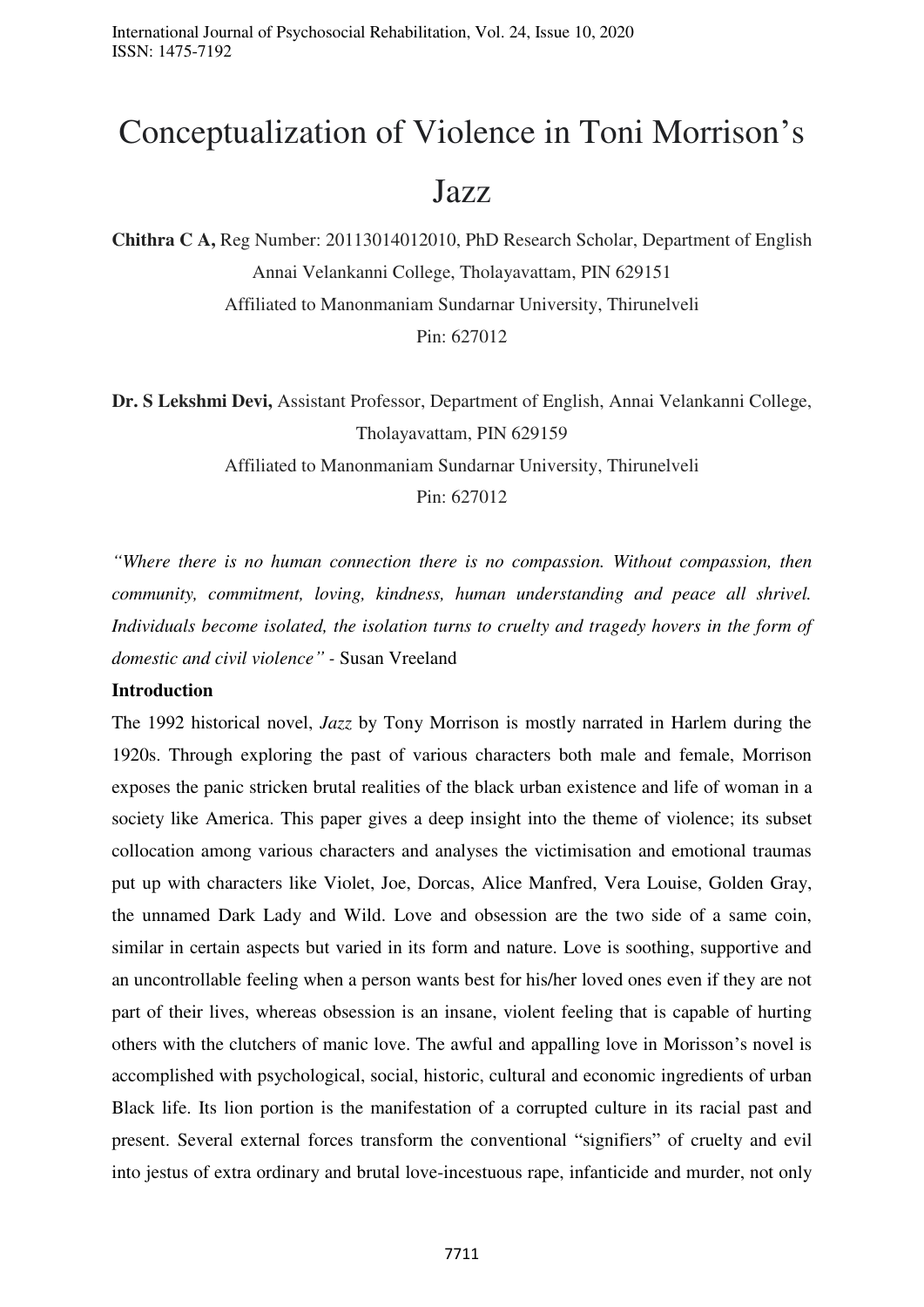articulate the immorality committed by the dominant culture, but also by the "the other". The novel's plot emerges from a series of action including emotional anguish, marital infidelity, psychological struggles, love, revenge and enemity. This appears to be the kernel from which every ills and brutal activities germinates.

 The theory of violence can be scrutinized as a condition of human nature which includes psychobiological and temperamental vulnerabilities as an instinct. Violence can also be the consequence of a damaged psyche including various interrelated traumatic conditions as exposed through the characters in *Jazz*. This novel suggests that violence is not an enduring lumb of humanity. Almost all the characters in *Jazz* are either victims of violence or being victimised by the brutal deeds of some other characters. Women's aggressive acts are much less likely to be violent and are often defensive reactions. In several cases where women do inflict serious or fatal violence on others is usually in responce to years of hidden psychic traumas, domestic abduction, isolation and mental torments. *"Violence commands both literature and life and violence is always crude and destorted"* (Ellen Glassow)

 The study aims to project major and some minor characters and through them a trail to give varied colours to the concept and meaning of violence. Violence is being portrayed in a complex level which not only indicates physical harm and psychological pestering but can also examine in an extensive concept of obscuring the reality. Defacing ones individuality, neglecting responsibilities, foeticide, sexual assault, causing injury, questioning ones identity, causing desperation and hopelessness, abandonment, creating fear, murder, transgression of truth all these can be analysed as genres of violence and brutality. The repetition of "Violence" is comprehended throughout the novel which is structured as an overcoming of abandonment, domestic violence slavery and rejection.

 Toni Morrison's protagonist, Violet well known for her extends of revenge and willpower is also a strong investigator who shrewdly and tactfully gathers all information pertaining to Dorcas. Exploring Violet is like "watching an old street pigcon pecking the crust of a sardine sandwich that cats left behind". As the story unfolds, the readers are exposed to the scene of Violet and her husband Joe taking turns to throw off the bed covers, "rise up from the sagging mattress and tip toe over cold linoleum". The words of Martin Luther King that "at the centre of non-violence stands the principle of love" is to be recollected at this juncture. The significance of this quote is that the deterioration of love between Violet and Joe ended up in violence, thus making their life sterile. The only living presence in the house is the photograph of a bold, unsmiling girl staring from the mantle piece. The mantle over the fire place was once decorated with "shells and pretty coloured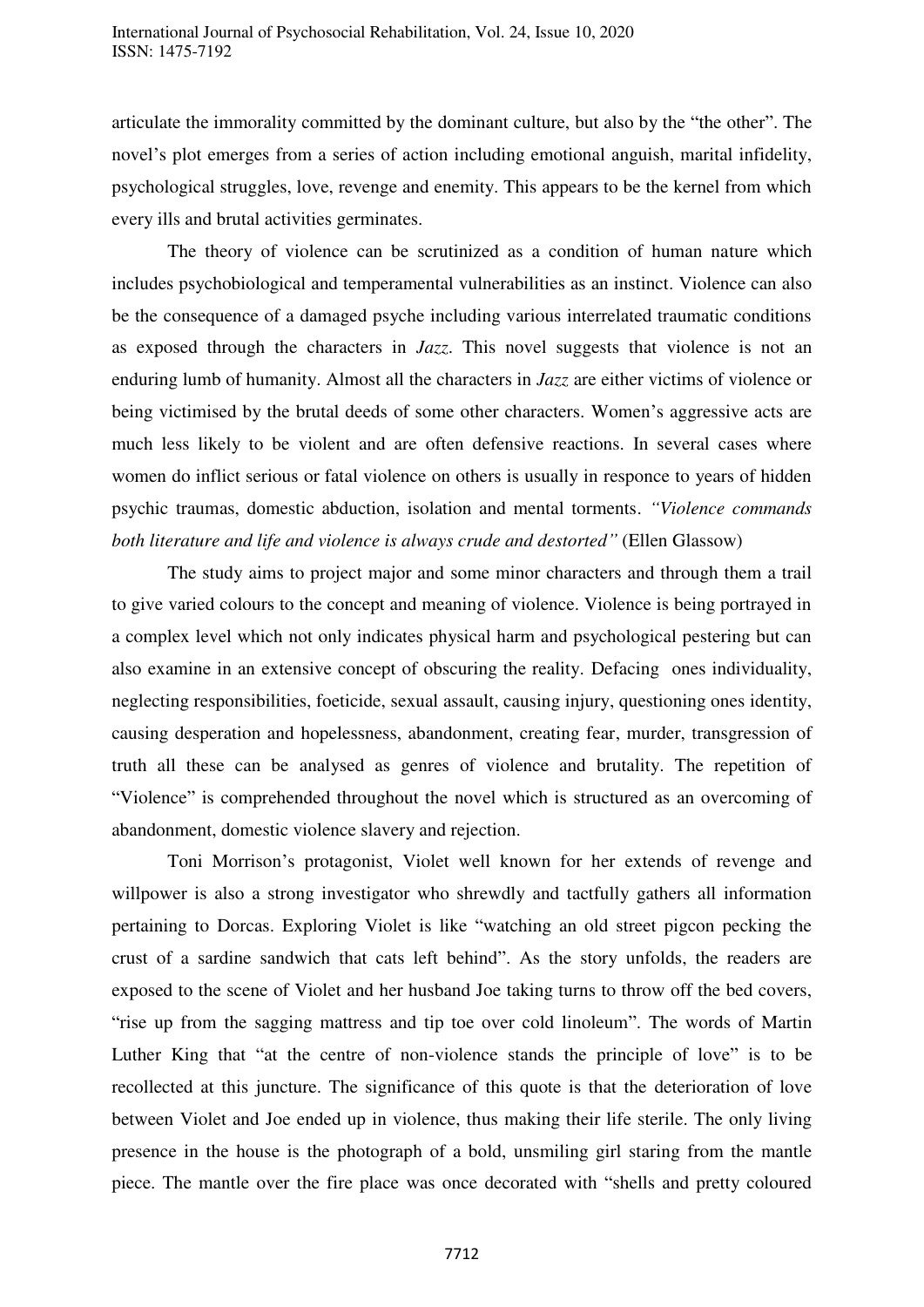stones". All of that has gone and now "only the picture of Dorcas Manfred sits there in a silver frame waking them up all night". Even after Dorcas's homicide, her intangible presence makes Violet's life a consequential one. Her revenge and anger remains perceptual and "a dead girl's face has become a necessary thing for the night". The author calls attention through Violet that "violence" is typically not intentional but rather a problem of impulse. Her deeds of brutality are the consequences of psychoanalytical traumas that are possessed through unconscious thoughts, feelings, desires and memories.

 Violet endured deeply during her childhood days. She was abandoned by her father, grown up among four siblings and a single mother and has strong emotional ups and downs. She could not express herself and was deprived of her own individuality. These inner sores appends to the character with her mother Rose Dear's suicide. Eventually under the guardianship of her grandmother, she reverted her sentimental instabilities and insecurities into willpower and hard heartedness as she started to work in the fields in Vesper County and earn her livelihood. Like her husband Joe, Violet is also a victim of negligent and invisible father and was forced to live a life unprivileged of mother's love.

In the inception Violet seems to be angry and revengeful towards Dorcas. She has an illicit relation with Joe. So she comes right at Dorcas's funeral "to nasty and to dishonor her". It is obvious that the words of Dorcas's aunt Alice Manfred is hallmarked. "Thus she changed the whole point and meaning by ruining the service". "To out her dead face" is Violet's distinct intention but she could only make a lession behind her earlobe. The picture of Dorcas given by Alice Manfred seems to be appreciating for Violet, before she comes to know her relationship with Joe. She looked "calm" without smile but was "very bold and looked alive". But noe, the same photograph looks "greedy, haunty and very lazy". At one point of time, Violet discovered another Violet in her. "That Violet" as she mentioned is violent enough to attack a dead girl. She out rightly attacks the "cream-at-the-top-of-the-milk pale face" of Dorcas even after her murder. "That Violet" is jealous of the coal black eyes of light skinned Dorcas. The user boys threw out "that Violet" of the church during the funeral. She is exposed to all sorts of ignorance and criminality, peace, music and colors. The fact that a sense of fear haunting the inner self of people especially the Blacks avenues them to undertake certain delinguent reactions. The fear inherited in the subconscious of Violet redirected her to commit the criminal act. The transformation of Violet's name to the sobriquet "Violent" ironically strokes the prehistoric urge for her survival.

"The Burial of the Dead" is the title of the first section of T.S. Eliot's poem *The Waste Land.* It is a reference to the burial service at the Church of England. The negative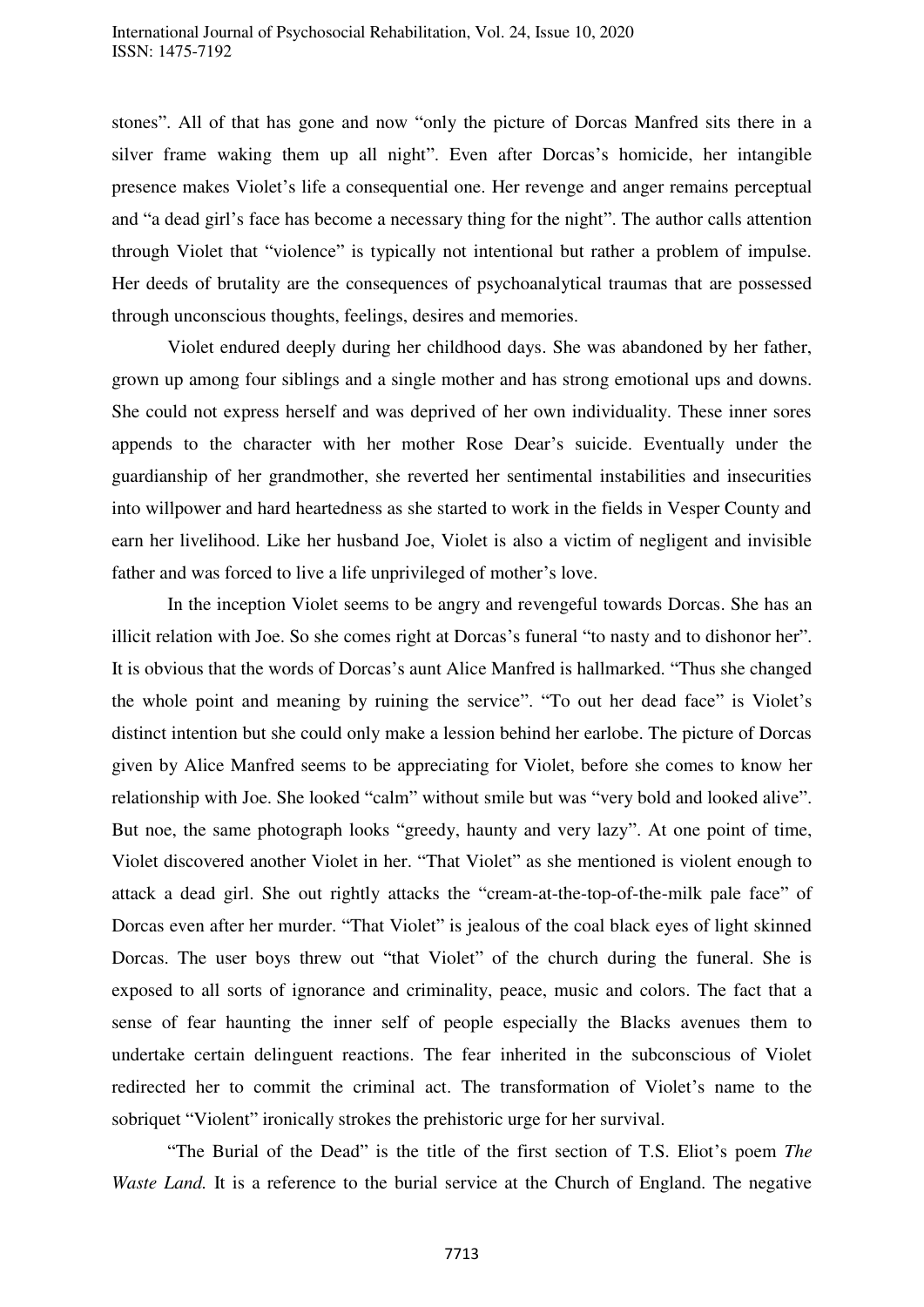assessment of human experience permeates the poem.Toni morrison's *Jazz* opens with a reference to a real "burial of the dead". The vision of human life characterised by a death-inlife of almost all the characters, for the most part Violet is significantly projected. Dorcas Manfred is dead, Joe Trace killed her, Violet interrupted the funeral and cut the dead woman's face. Violet and Joe is haunted by "memory and desire" similar to the "city dwellers" in Eliot's *The Waste Land*. Thus they face destruction and are forced to commit violent acts. Violet always lives in "memories". Desperate search for love, estrangement, silent sufferings and emotional isolation are experiences of Violet and Joe that can be compared to "A Game of Chess" suggested in the second section of *The Waste Land*. Toni Morrison employs a significant concept of *The Waste Land* for the purpose of drawing the characters of Violet and Joe. Toni Morrison literally improvises upon the two enigmatic passages for the same. But the line, "cracks and reforms and burst in the violent air" retouched the real character of Violet to suit her very nature unconditionally. Similarly "violet air" and "violet light" are connected to the violence that projected the character of Violet. The line 367 in *The Waste Land* "murmer of material lamentation" refers to the crucial details of Violet's life.

 Before the appearance of Dorcas, Violet's house is full of music. The birdcages are full and splendidness stick on to the house. She has arranged mirrors for the birds to look at themselves. The symbolic portrayal of urban race is picturized as "caged birds". Through 'mirror', the protagonist's deep desire to express herself against the atrocities of the whites is presented. Like wise caged birds are synonyms of the violence shown towards the suppressed coloured race.

 Violet alike Joe and Dorcas lost parents at an early stage of life. Dorcas is being nurtured by her aunt Alice Manfred. Similarly Violet's grand mother True Belle fostered her. Joe's arrival adds colours and music to Violet's life. Violet, the victim of lost childhood is deprived of parent's love especially her father. Aggressiveness and vengeance started governing her, once she felt isolated and left barren. Because Joe abandoned her alike her father but for a span of three months. Her father's physical and emotional absence contradicts with Joe's psychological absence of love that seems to be "fading" day by day. So is her inner conscious that eagerly pressurizes her to beat or hit Dorcas in "silver frame". This irked her so painfully and prompts to make queries to Alice Manfred about her niece and Joe, "Then what? What he sees in her?". It is generally assumed that being thrown out of the church after cutting the face of dead Dorcas will be "the end of it" the "shame and all". But it isn't. Violet goes to the extent of releasing her caged birds especially the unnamed parrot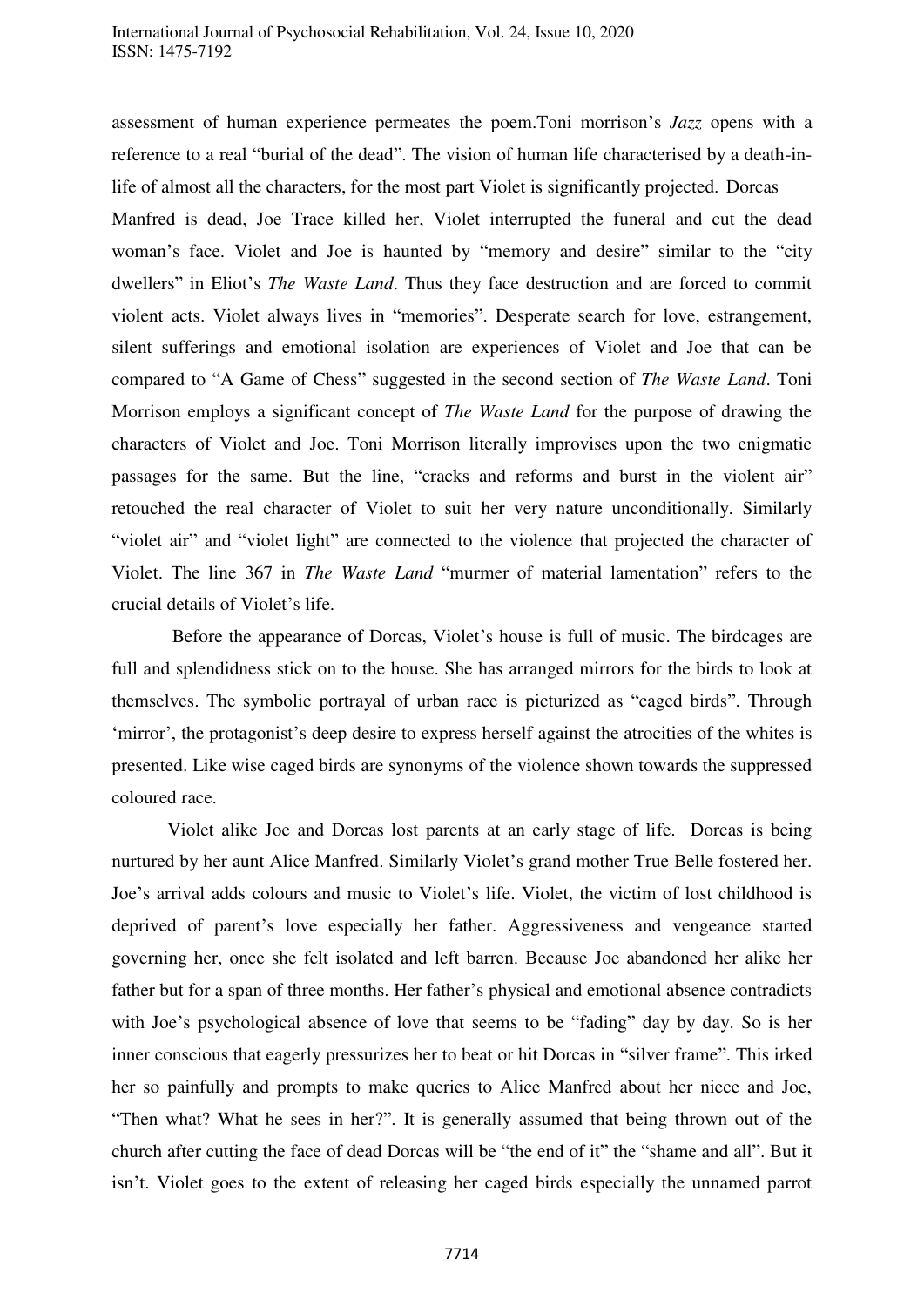which used to tell her "I love you". This unnamed parrot is Violet's living image and wishes to spread love, music and peace in the life of others particularly of Joe's. As the parrot's "I love you" is unbearable for Violet, her love seems to be unbearable for Joe, for he abandons her in search for another love "comfortable" for him. It has to be analysed that Violet is equally brutal as Joe because she uncaged the talking parrot with hospitality. Its wings have "grown" stiff from disuse and appears to be "dull in the bulb light of apartment. She is aware that the parrot cannot survive once uncaged, as it cannot fly on its wings "that had not soared for six years". Her emotions are so unpolished as to handle the love, the parrot has given. She never gives reply to the parrot's "I love you". The arrogance of the named whites is portrayed through Violet's violent, unrepening attitude. This serves as a contradiction to the nameless coloured folk under the chains of slavery. The pathetic plight of Violet as an individual and the urban community to a greater extend is represented as "just trembled on the sill, shivering and barely turning his green and blond head" like the parrot. Violet's violence of denying her parrot a free and independent life is symbolic of the white's intervention of the coloured people who are thrown to barrenness and deprived to live a happy-go-lucky life.

 Violet is so arrogant and revengeful as she gets going with the outrageous act of begetting a boyfriend. Violet is mean enough and good looking enough to think that "even without hips or youth she could punish Joe". This vividly suggest that if she is strong and her hops are healthy, she could strongly attack and "cut that mess", Dorcas's face. Violet has become so rude and ruthless that she is nothing but persistent and no "wise crack or ugly lock stopped her". The word "crack" is used in lines 363 and 366 of Eliot's *The Waste Land*, "over endless plains, stumbling in cracked earth" and "cracks and reforms and bursts in violet air". The very central image "crack" is used by Toni Morrison for the purpose of describing the consequences of Violet's increasing inability to cope with her haunting memories and her acute sense of lack that itself is a manifestation her "private cracks"

 Violet can't even seek forgiveness about her inhuman act, that itself is violence. Alice Manfred's words "No, not that. That's not it forgiveness" evidently projects this and the sarcasm underneath this line juxtaposed with the emotional struggles of "that Violet" who walks up and down the streets creating traffic and the one who has no control over her language "wearing her skin using her eyes" is Violet herself who is originally calm and peaceful. This turning point makes her realise that the real Violet is the one who hauled hay in Virginia and handled a four-mule team in the brace.

 In light of all wrong doings, she named herself "Violent". But the intention of this paper is not to affirm that Violet is "Violent" as she herself calls. Violence is not a part of her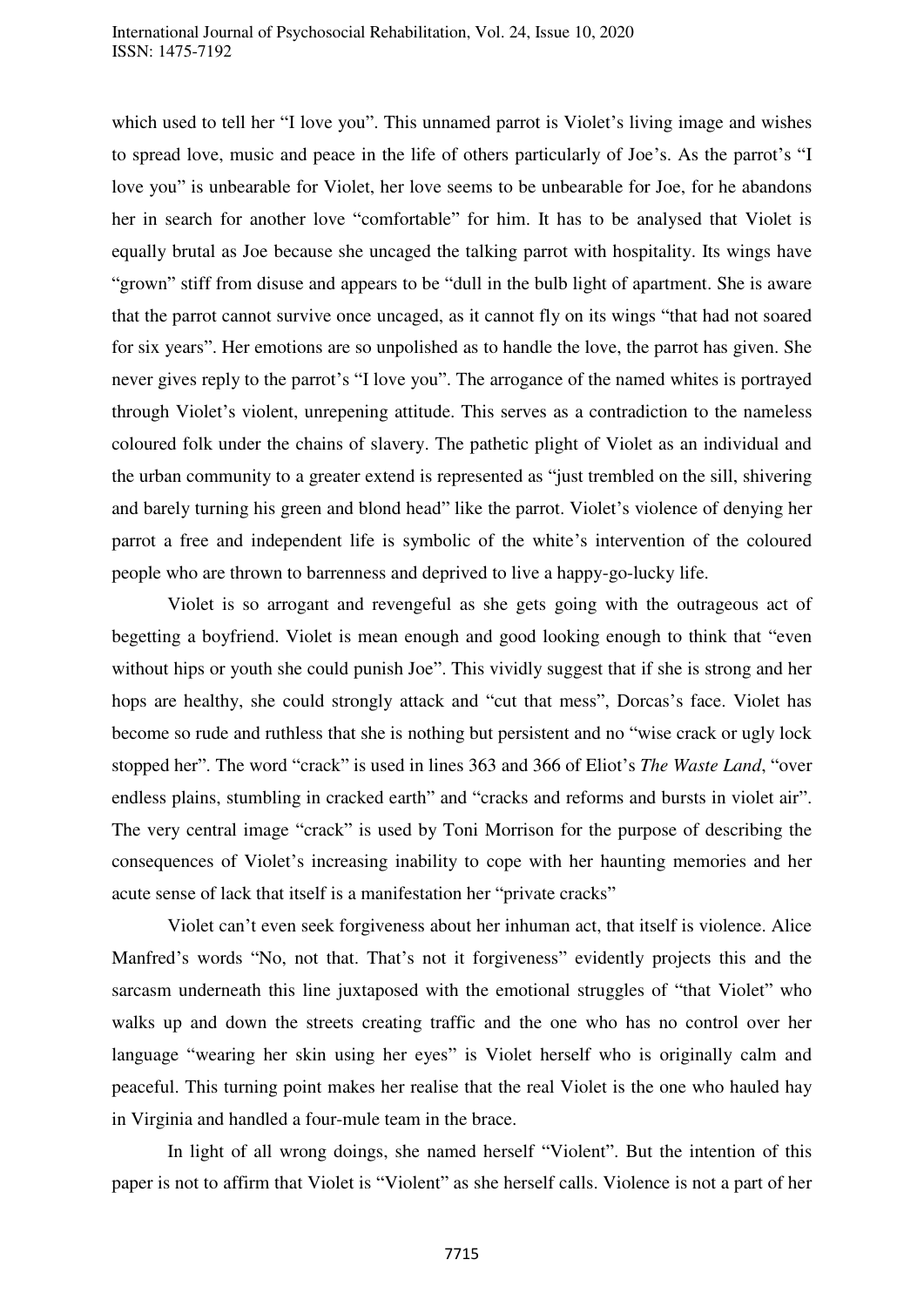real nature. Her generousness is crystal clear while examining her kitchen. Even all the rooms are conjested and dark, her kitchen is "roomy enough to accommodate four people". The real Violet later realized that one "can't rival the dead for Love" and "that Violet's" eyes are hindered by revenge that "Lose every time". The hidden violence of the protagonist aims at relieving herself from the traumatic experiences she faced as a result of psychiatric illness of insecurity, instability, isolation, alienation and abandonment.

 Joe a kind, good at heart man is driven by sadness, isolation and desperation. His wife Violet known by the nick name Violent. His sufferings and inner struggles led him to commit a murder. The deep-rooted instability and insecurities and painful childhood memories prompts him to violate the normal nature of him being kind and gentle. He is also a victim of mislaid father as his wife Violet's. Joe is such a decent fellow that he never chased women like all the "sweet backs". Because he is of the view that such an act is surely an act of violence against women. He never insults and ill-treats Violet, which according to him are acts of Violence.

 At an adverse point in life, Violet is disappointed of being childless and started sleeping with a doll. Joe Trace has always been relinquished and left barren for years before his encounter with Violet. But later driven by loneliness from his wife, is forced to abandon her. After many years he wakes up from his sleep "hungry" for Dorcas's togetherness. The recurrence of the word "Violence" used by the unnamed narrator has great thematic significance. The voice of nameless narrator epitomizes the nameless parrot at Joe's apartment signifying the "voice of the oppressed". The primordial appetite for survival that is seen in the life of Violet is perceived in Joe's ego. This essential nature tried hard for the survival of his love relation with Dorcas. Being rejected and relinquished by Dorcas, in conclusion he dissected himself to commit the lawless action against her. The construction of Joe's apartment is such that the windows have no access to the moon and not even a tint of street light enters through the window pane. This mirrors the life of Joe, allowing a tint of mercy and finer feelings of sentiments his life and attitude. Hindered by anger and desperation Joe commits the same fault of giving up Violet for a period of three months. This is an act of deliberate violence. It is through the mouth piece of an attendant the words "Never get the way" the violence deep rooted in Joe is filmed. As said earlier Joe's apartment picturizes the state of affairs of both Joe and his wife "The rooms grow darker and darker" is the manifestation of Joe's inner self which grow complex day by day.

 Alike violet it's for Joe, the photograph of "a bold unsmiling girl" staring from the mantle piece has become a "necessary thing for their nights". The mantel over the fire place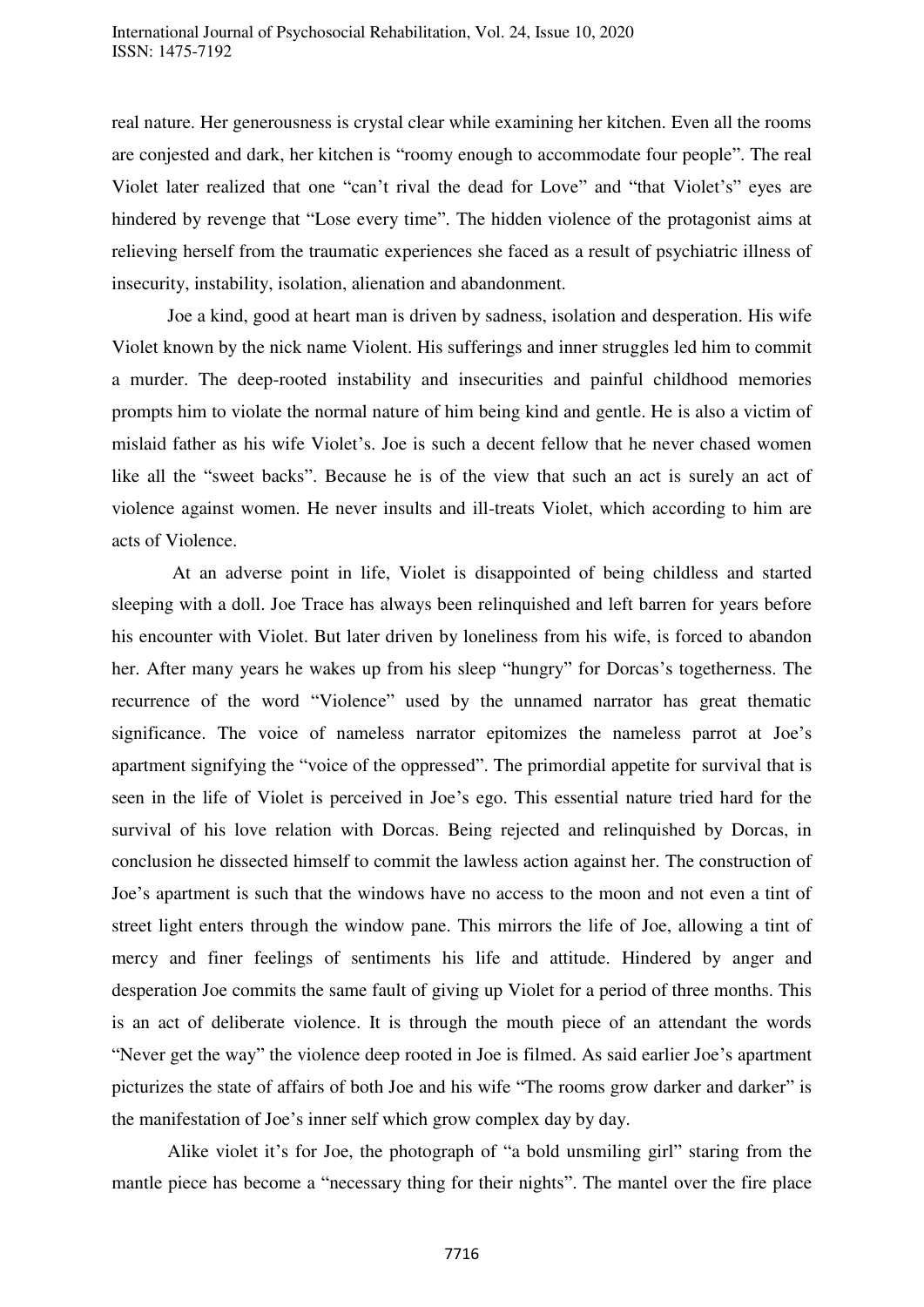once decorated with" shells and pretty coloured stones" has gone and is now replaced with the dead girl's photograph in "silver frames". This makes Joe wake up all nights. Before Dorcas's assassination, Dorcas has been Joe's "necessary thing for three months nights". The consequence of Joe's cruelty leaves behind him with sleepless nights even after her death. When Joe first encounters with Dorcas, "his eyes burned". The unnamed narrator very tactfully projects the word "burn" mimicking the hidden violence snoozed in their relation. This emotional burning leads Dorcas to finally die at Joe's hand. Driven by sadness, fear of losing his love and desperation of solitude, Joe commits the murder of Dorcas. The mirror kept at Joe's apartment for the birds very beautifully projects Joe's mental struggles of being alone, "mirror glancing black at them". Joe is not at all a ruthless killer. He has been victimized violently both physically and sentimentally. Born to an unknown father, he was adopted by the Williams. His mother also left him in the wildness and their love is symbolized by "fading". He is deprived of the tenderness of motherhood. His mother's name "Wild" very clearly affirms this fact. At a crisis point in his life Joe realizes that his mother left him "without a trace", there by accepting the fact that the Williams adopted him. This self-realisation is similar to Violet's realization of "that Violet" who is "Violent" in nature. Wild has committed a brutality by abandoning and leaving Joe in uncertainty regarding his identity. Thus lack of love and security deteriorates him emotionally. By adding the surname "Trace", Joe tries to epitomize the depth of Violence that he has endured. Abandoned by parents he has been a victim of domestic violence. When Joe obscured the reality of having an affair with Dorcas, his love for Violet seems to be "fading". Joe's search for his mother is dedicated by the "hunt" that has brutal indication. His "hunt" aims at being a "complete" person by choosing and picking her out. Though a lover, Dorcas appears to Joe as his mother image. He feels "complete" in her presence. The same Joe who fell for Dorcas, exposed her to the world of brutality and gave her up in the wilderness of death. Joe reiterates to Dorcas "I choose you. Nobody gave you to me" His deep quest to attain completion thereby establishing his identity lies underneath. Not only to Violet, Joe's domestic atrocity extends in treating Dorcas. He affirms Dorcas to be as he wanted her to be and thus questions her individuality. Joe's control over Dorcas is indistinguishable to the white's control over the coloured community in America. Personal life of Joe, Dorcas and Violet represent a miniature form of cultural violence. Dorcas repeats the words "he is coming for me" symbolizes the in-depth feeling of fear and violence. But the exact "coming for me" eventually figures out the overwhelming love, comfort and companionship that Joe expects from Dorcas. Joe's love for Dorcas is not for her to be happy but for himself to become a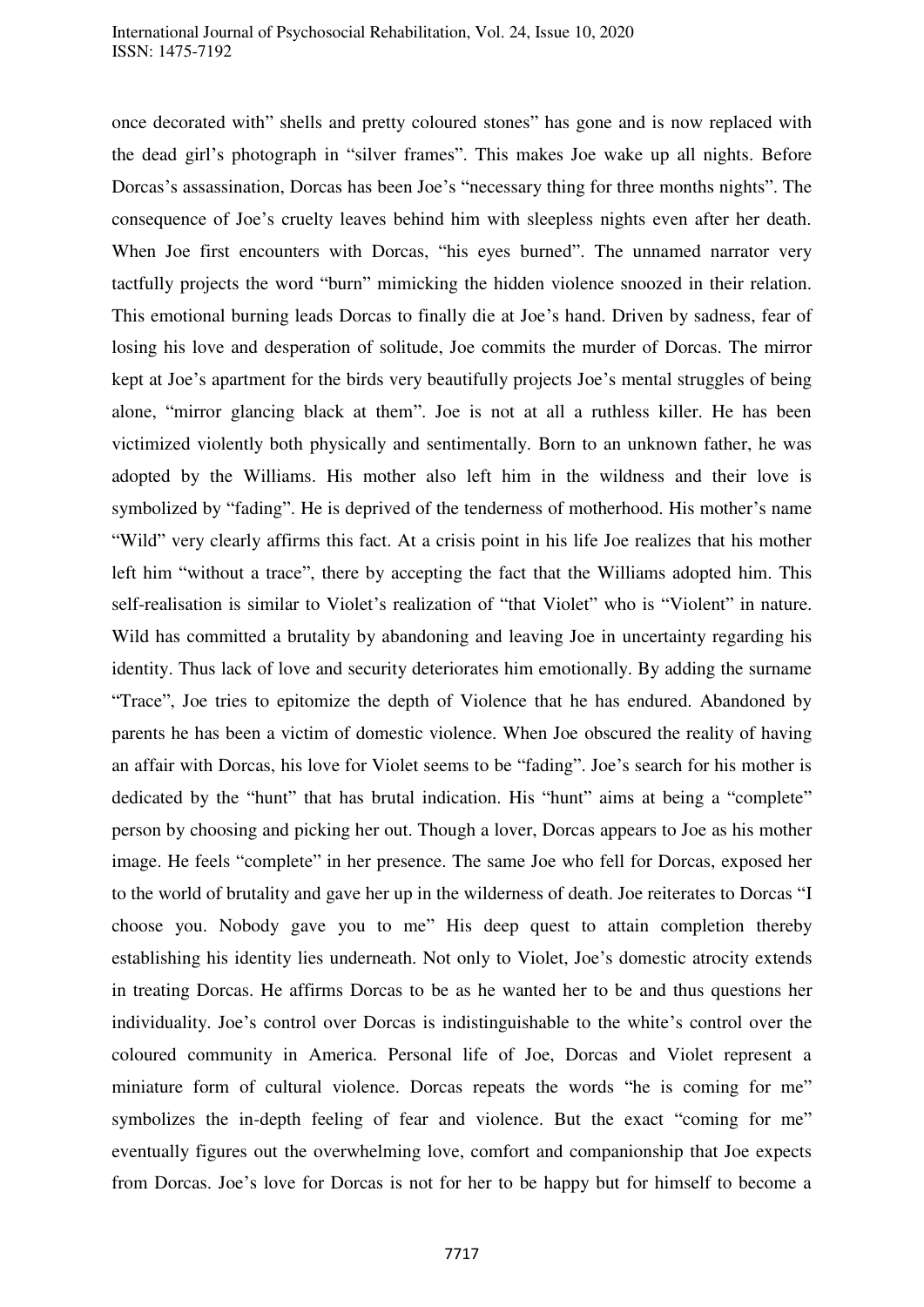"complete" man. It's Joe who decides how Dorcas "fix hairs" and he needs her to "eat it all up and want more". Joe's words "you want me to leave my wife" can be read in different concerns. He is ever ready to ditch his wife for Dorcas there by committing domestic violence. At the same time these words clearly expose his deep desire to "hunt" his mother and love at same time, projecting him to be "savvy self". Joe lets Dorcas "to draw lipstick pictures" in place he had to have a mirror indicats Joe's priority in expressing himself. This goes parallel with the mirrors at the Joe's apartment which is a symbolic representation of all the wickedness he poses.

 Joe, Dorcas, Violet are all victims of social violence and mirror is suggestive of social atrocities they faced. In 1917 Joe has brutally been beaten by white men and was almost killed. Dorcas's father was martyred in a 1917 east St. Louis Riot and hence she struggled hard to get relieved from its outrageous after effects. Violet's intension of protecting a baby fell wrong on her when the white society claimed her as an abductor. Toni Morrison aims at creating a mirror that exposes the social violence of the white society towards the oppressed community. The "savvy self" attitude of the white society is not at all sympathetic towards Dorcas. The nameless narrator attributes Joe to be "Hawk-eyed tireless and a little cruel" epitomizing all his evils, hurdling the good spirit inherent in him. His evil deed is not at all intentional. Dorcas's words "sick of you" utterly demolished him and the hidden emotional traumas escalates with her stony hearted words. Driven by sadness and fears of losing Dorcas, Joe circumstantially commits the murder. Joe's act of desolation towards Violet proclaims that violence engenders further violence. Violet always wants "to keep him in tidy handkerchiefs" but his love for her keeps "fading". His love for Dorcas, a before supper feeling when someone wants to eat cannot be coupled out but goes collateral and is juxtaposed with theme of violence and recklessness. This is replayed when Dorcas rejects Joe at the party and it prompts him to criminality. The "hunt" for his mother entangles with the "hunt" for his love. As violet realizes her self after accomplishing the wicked deed, Joe himself realized that that period of three months is not real love. Rather it is "more than a state of mind" that rose and drop regularly but after a span of three months, he drops it forever through brutality.

 Plato in his *Dialogue: Phaedrus (section 246a- 254e)*uses the chariot allegory to explain his view on human soul. He does this in his *Dialogue* through the character of Socrates who uses it in a discussion of the merit of love as "divine madness". Violet's offensive act towards the dead body of Dorcas during her funeral service is just out of her "divine madness" of love for her husband. It is equivalent to Joe Trace's deadly movement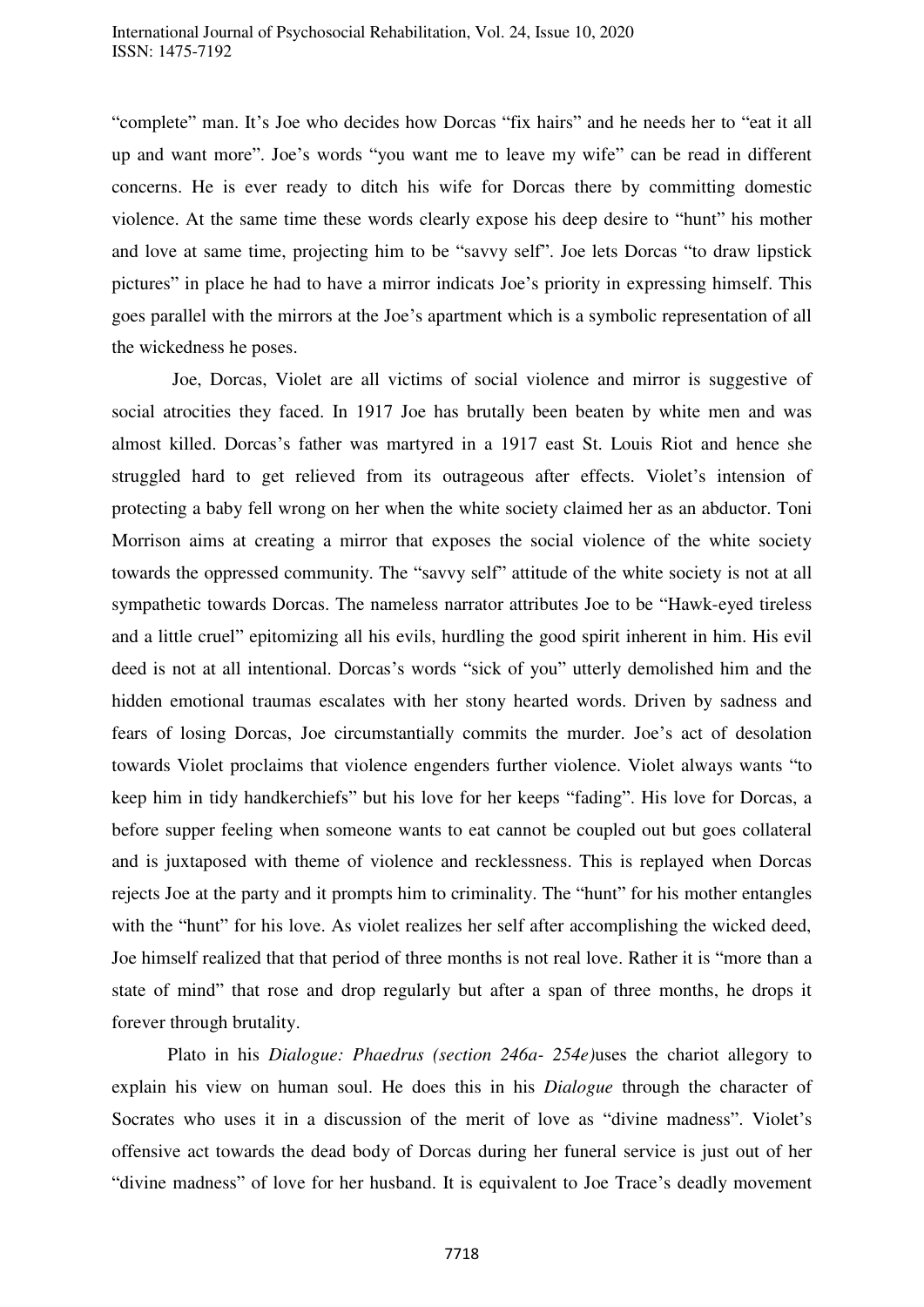towards Dorcas by pointing his gun towards her. He is madly in "divine" love with Dorcas, the abode of his comfort and companionship. Their ghostly deeds are the result of the "divine madness". Plato through his work highlights the merit of love as "divine madness" but in the light of her own experience, Toni Morrison stands in for the demerits of love as "divine madness". Borrowing Plato's view the souls of Violet and Joe is as pure as that of the holy spirit earlier but is drenched with stains of sin, blood and revenge.

 This study makes ahead with the story line of Dorcas to justify the pathways of violence. Dorcas is an indiscreet girl to whom "every thing was show". She is impudent and she regards love for action as the notion of love; love is just a matter of vanity for her. The eighteen year old lover of Joe theorizes the nature of desire particularly the African-American female desire through her life. The throughfare to violence is considered at an individual level that includes internal characteristics of perpetrators, their immediate circumstances and the type of violence committed. Dorcas the one, Joe tries to "sear into his mind" is just expressed as "calm", "generous" and "sweet". Dorcas's significance is highlighted when the unnamed narrator says that "a dead girls face has become a necessary thing" for the nights of Joe and Violet. Their lives are so deeply knitted with Dorcas that the mantel over the fire place at Joe's apartment accessorize the photograph of a "bold unsmiling" girl in a "silver frame". This very scene is notably an inevitable thing for the nights of Joe and Violet. The decorations on the mantel with "shells and pretty coloured stones" symbolizes the harm and deterioration that transpires the life of the couples. This downturn is the result of Dorcas's endeavor of having an illicit relation with Joe that shepherds her to breath her last at Joe's hands. Dorcas once provided "what Joe needed, companionship excitement and connection".

 The cream at the top of the milk pail face of Dorcas whose lips don't turn down in judgment captivated Joe and his eye's burning look at Dorcas is evocative and goes side by side with the theme of violence. This is suggestive that even mental harm can well explain and expose brutality.

 Dorcas like Violet and Joe is a victim of lost childhood and is exposed to betrayal of love caring and protection. Her aunt Alice Manfred has taken great care and collected her from the miller sisters. Dorcas never felt the warmth of security and individuality. As a young girl she sits at the funeral of her parents and "looks on only thinking of her dolls" just as her friend. The feeling of isolation and insecurity prompts her to get attached to the world of dolls similar to Violet who at one juncture starts sleeping with a "doll", making Joe isolated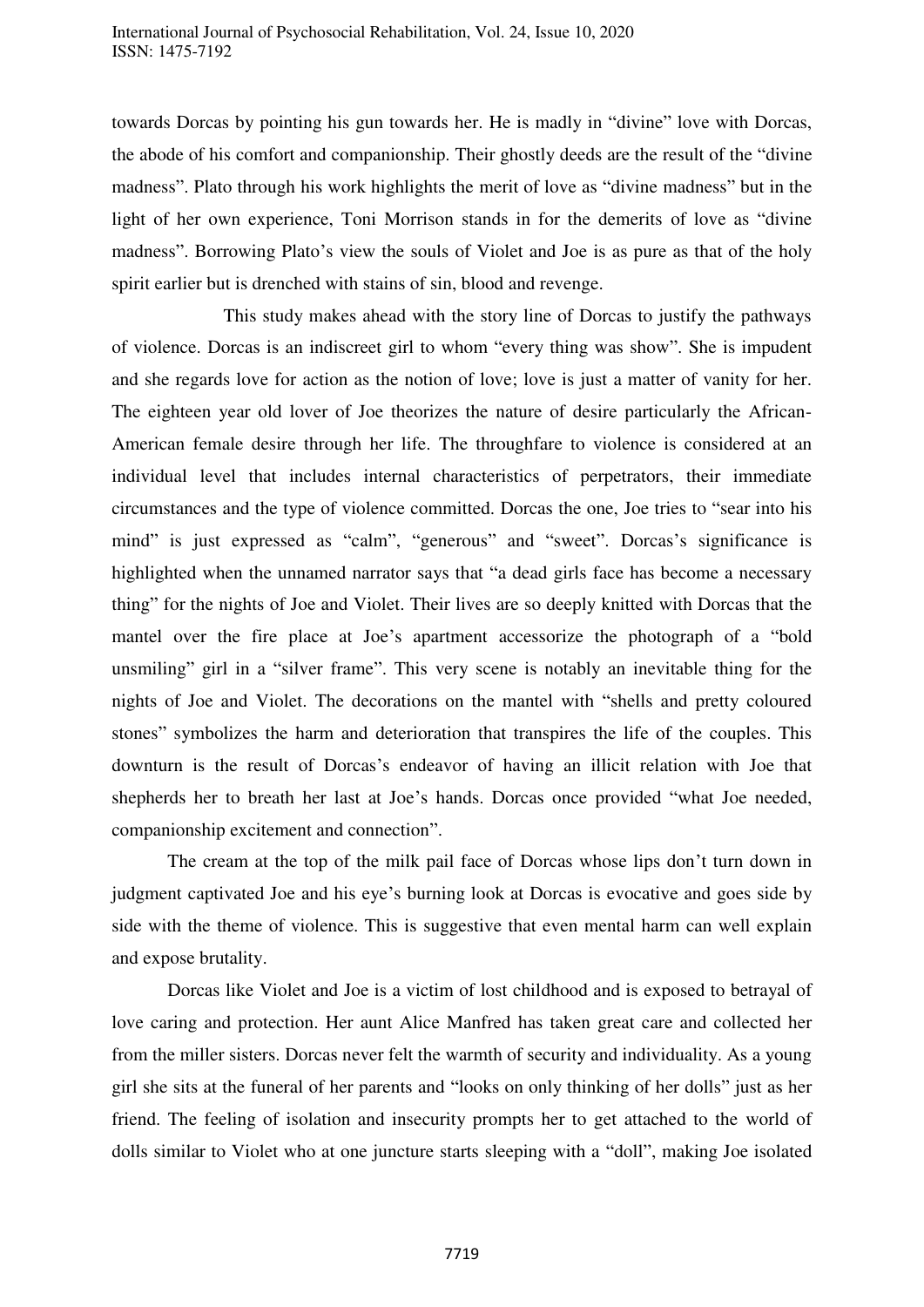and banished. Both Violet and Dorcas share identical emotional traumas of isolated selves that they never exposed.

 Dorcas parents are also victims of violence. They have been crushed to death in the East St. Louis riots. The violence to her father is vividly picturised, "he was pulled from a trolley car and trampled to death". Her mother has witnessed this scene. She was panic stricken and ran back to her apartment which was "there after set ablaze". She thus attends "two funerals in five days" and has never spoken up about her mental somberness. The trauma created in her mind due to her parent's murder made her silent, bold looking and without smile. To get relieved out of the psychological impact, she compressed her attention on her "wooden dolls" and imagines how they must have burned in the fire. In spite of Alice Manfred's hard struggle to "privatize her niece" violence penetrated into her life in the form of Joe Trace during an "October lunch in Alice Manfred's house" in which "something was off". Dorcas has once been Joe's "personal sweet-like candy". It instigated 'Violet' to commit a ferocious deed. Joe's love for Dorcas is lampoonic of the snakes that "go blind for a while before they shed skin for the last time". This imaginary is quiet satisfying as it uncovers the violence of Dorcas herself, Violet and Joe. The nameless narrator brings up story of Eve to "as you saw so shall you reap" that crops up in the violent death blow. Joe couldn't take his eye off from Dorcas because he loves the "hoof marks" on her cheeks. This is indicative of the violence in love that Joe had. Joe's first glance at Dorcas with his burning eyes is evocative of her fourth coming destiny. Joe's word "I don't fall in love, I rose in it" and "that is the one for you" projected this. "I picked you out" adds on to the fact that Dorcas has been mentally tormented under the hands of Joe. It can critically be analysed in a broader aspect of White folk's attitude and the ways of terminating the Blacks. Thus mental harassment severely coextends the theme of violence.

Alice Manfred enquires Violet about her husband's cruel nature "does he hurt you?" but Violet's reply is sarcastic of the inner qualities of Joe that contrasts the nature of Dorcas by knitting his violent concerns very beautifully. Violet's response, "He never hurt nothing except Dorcas and squirrels and rabbits too" symbolizes that Dorcas is as vulnerable and soft as a rabbit. Primarily rabbit deals with comfort and is associated with desire and sentiments. Dorcas is so vulnerable that Joe attacked her mentally and emotionally and this hysterical trauma goes to the extend of killing her. Dorcas's sentiments and desire leads her to sacrifice her life. "Squirrel" is symbolic of Dorcas's individuality and dignity that got distorted by the violence of her parent's brutal death and is a victim of ferocity when Joe "the husband shot" and Violet, "his wife stabbed". Dorcas's "terrible and nasty closeness" is ferocious which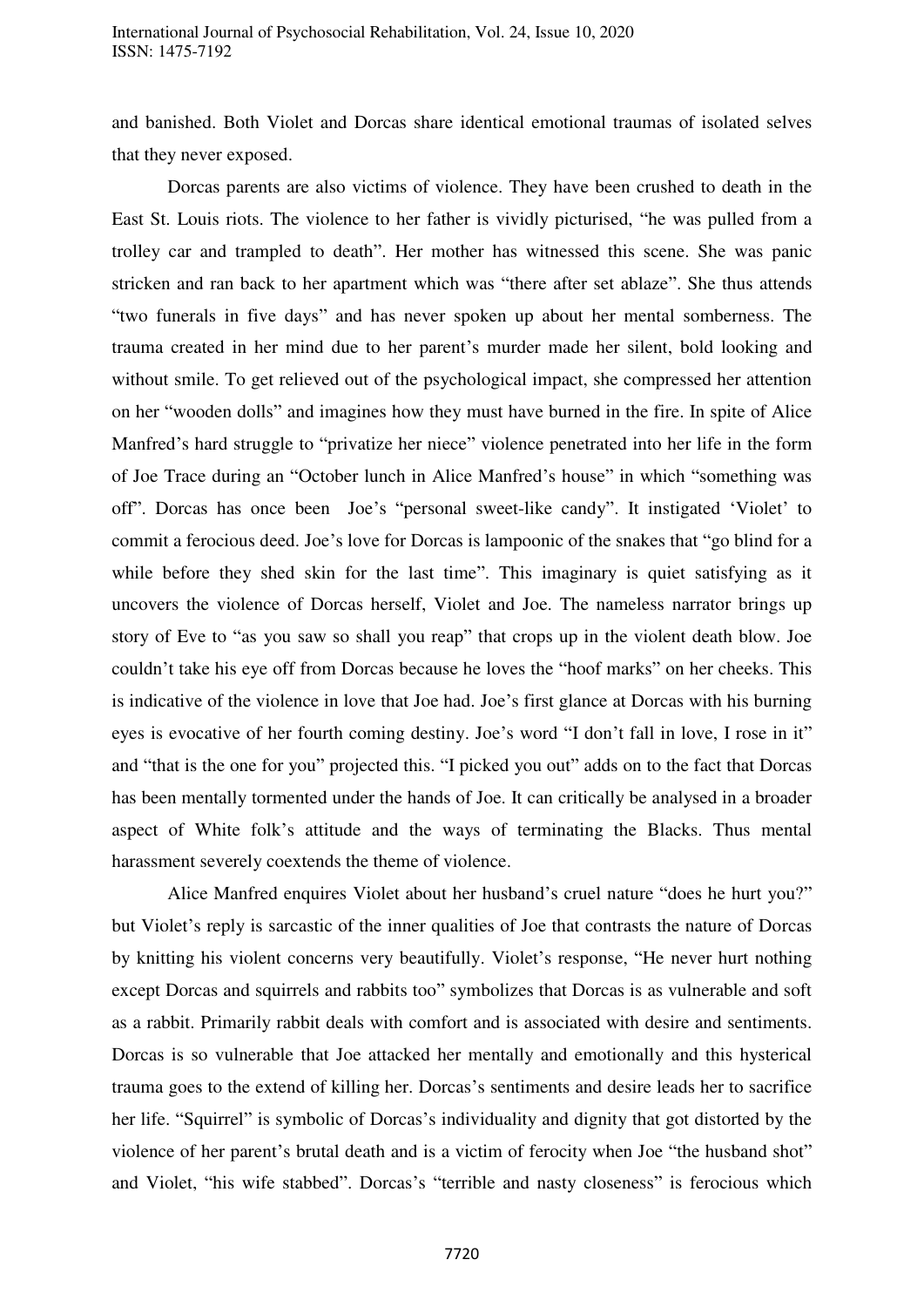inturn attacked her so brutally denying her right to lead a happy and peaceful life. Thus, closeness prompts Joe to abandon Violet for a span of three months. Hence Violet feels that "the girl's memory is a sickness in the house everywhere and nowhere" and decides to cut that "mess" her dead face. Dorcas's deceptive act of keeping away from Joe and humiliating him intensely demolished Joe when she says "I want you to leave me". She don't need Joe neither to be inside her not beside her and hence he hates him to be there is her presence. Her words "don't come looking for me" that "you make me sick" totally disintegrated Joe.

Alike Violet who begets a boyfriend to punish her husband, Dorcas too begets Acton to take revenge on Joe, who illterated her mentally. He never accepted her as a person devoided of individuality. Betraying a person is really an execution of violence but the reasons for Dorcas's betrayal of Joe is valid and for that act of treachery she reaped death at Joe's arms.

 Violet knows about Dorcas's death by her husband but her revenge is still set about. Out of anger and frustration "that violet did the dance steps the dead girl used to do". Before the murder Violet used to keep the picture of the girl's smile less "face for a few weeks" just to kindle her anguish. Violet the victim of various junctures of her life is not at all pitiful towards Dorcas. Out of range caused by the "violence of love" she goes to the funeral to see the girl and to out her dead face. Dorcas has deeply been humiliated and tortured by slashing the face of the dead Dorcas with a knife. Dorcas is equally responsible as Joe in her violent deed against Violet in causing intense sufferings by grabbing her husband for a period of three months. But she did "nothing or tried that could equal the violence done to her"

Alice Manfred, the aunt of Dorcas is another character through whom the theme of violence is accomplished. Her concern and love for her niece goes to the extent of standing by her side for her sinful and brutish act saying "because she was young and pretty and took your husband away from you" to Violet. Alice is deeply been "mistrustful of young people and the sinful lives they seem to be leading". Her overprotectiveness, care and concern for Dorcas tend her to Shelter her from her misdeeds. She safeguards her niece by blaming Violet that she "picked up a knife to insult a dead girl". All these instances clearly focus on camouflaging the violence of her niece. Rather she tries to expose the violence shown towards a "young and pretty girl" by a wife and her husband. But Dorcas had already been incapacitated with a "bullet". Alice institutes that Joe and Violet is "the kind of negro couple", "the embarrassing kind" and unappealingly "dangerous". Alice hates and blames "the smooth new music". She is afraid and sought to escape the tunes of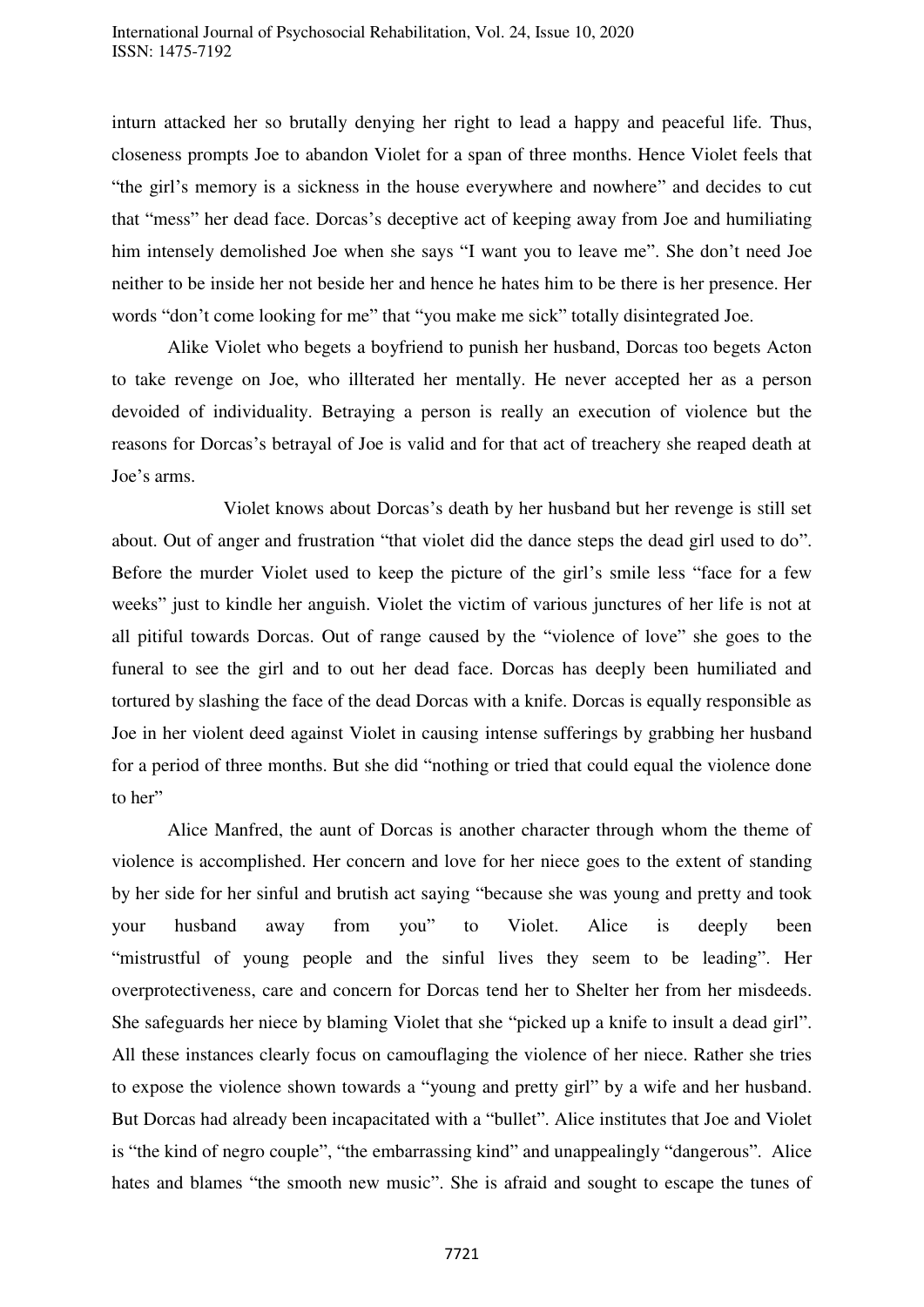soulful female music. The violence and atrocities created in the 1917 riots tormented her emotionally. This portrays the after effects of violence that totally ruined her very nature. Also she is being betrayed by her husband similar to violet's betrayal by her husband Joe. The traumas of violence created in the mind of Alice forced her to rethink. Joe, appeared to be "cold and silent and dignified" and had come to her living room and destroyed her niece. Her words suggests the extend of violence and its impact on a collective outlook is "truly unsafe because of the brutalizing men and their brutal women". The word brutal is intriguing. It is for Alice that Jazz music symbolises violence and cruelty. For her Jazz is the music that "drops down to places below the sach and the buckled belts" that induces fear. Alice being afraid of the atrocities of the whites not only struggled herself to remain hidden and anonymous but also helped to teach her niece Dorcas to "crawl along the walls of buildings, disappear into doorways, cut across corners in choked traffic". Alike Jazz music Alice divergently suggests the cruelties and violence of the white folks. Hence she disappeared into the cracks and shadows of the city without being bothered by "hateful whites".

 After witnessing the violence on the death of Dorcas's father and her mother's "ablize" made her distrust the "cops whites or blacks". Alice reads Newspapers for hours that detailed "rapes, murders and beating of unknown women, men's brutality towards women and children" segregated her from the main stream of life, out and out. Aware of this she struggled hard to safeguard Dorcas from the hidden ferociousness of the society. But she betrayed Alice by her very act of trusting Joe Trace. But he corrupted her and was thrown out to death later. Out of her scepticism on cops, she never complains about her niece's murder. Violet's humiliating act of cutting the face of dead Dorcas disturbed her but the inner pain of violence is alleviated in a different way. In contrary Violet is cruel to the girl having a love relation with her husband; ignoring the actuality that he is an offender alike Dorcas.

 Violet's question towards Alice "you wouldn't fight for your man" take shape like the "pop of a toy gun". This query is an eye opener for her and reminds her of the traumatic longlost struggles that violently affected her long back. Alike Violet she is being betrayed by her husband but unlike Violet, "she had never picked up a knife". Alice's husband abandoned her for seven long months. He left Alice for other women but died after seven months. Her revenge for him is expressed through her words "just the teeth exposed now nothing like the smile that had made her say choose". Her words "maybe she would have done something wild" suggests that the lady love of Alice's husband might have shown violent deeds towards him. Out of exasperation, Alice expresses her grief and anger through "you don't know what loss is".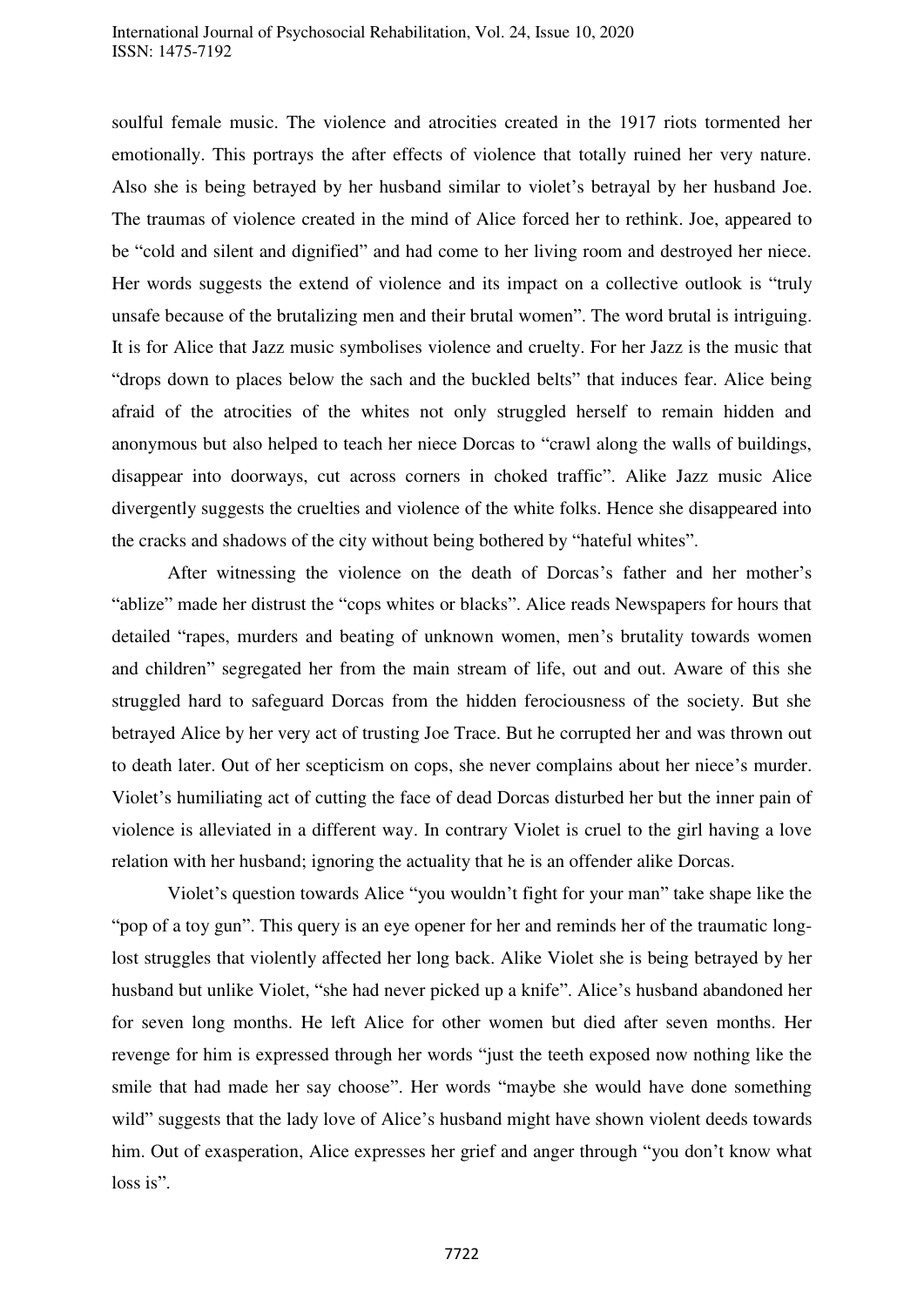This study will surely be incomplete if we ignore Golden Gray, his mother Vera Louise Gray, her slave True Belle; Violet's grand mother and Rose Dear; Violet's mother. They are also victims of violence in one way or the other. Rose Dear is brutally been abandoned and tortured mentally and physically by her husband. He isolated the family for long stretches of time. He squanders their money and pushed Rose Dear to great debts and drove the family to utter poverty. In this long stretch of time, he returned four times and made six quilts and as a result of his misdeeds and violence, she has to make thirteen shifts to make her livelihood. The robbery in Violet's family in 1888 made her stop speaking and after four years she has thrown herself in a well. Rose Dear's husband has signed a paper that gives "collectors the right to repossess everything that his wife and children have left the family in utter squalor after he disappeared". Women are rarely passive when faced by violence; even if their deeds are against themselves. But frequently their acts are against others, their own children, the men who abuse them and women who betray them. Betraying one's own children can be an assured act of violence. The line from T.S Eliot's The Waste Land, "voices singing out of empty cisterns and exhausted wells" is an implication of Rose Dear's drowning herself in a well leaving her children to poverty, destitute, hardships and lamentation. Wild too committed the same violence by desolating her child Joe soon after his birth.

 Golden gray has been victimised by both his parents. His paternal abandonment totally deteriorated him, when he realized that he was born to a coloured man who left him high and dry even long before his birth. His mother Vera Louise Gray has been abandoned both by her family and by Henry LesTroy, the person she trusted a lot. Vera Louise pampered him all these years but ruthlessly hid his son the reality that he has "black blood". This led him believe that he was born an "orphan". She also denyed her own claims as his biological mother. The father of Golden Gray, Henry LesTroy is popularly known as "Hunters hunter". As the name suggests, he is symbolic of the violence shown towards a helpless woman and her son. The son has mentally been tormented from the fact of being an orphan is exceedingly inconceivable. Tony Morrison presentably gasped Golden Grays's torments and its reprecussions led him slip away by deserting his mother. Vera Louise could have easily explained something about Golden Gray's missing father without obscuring her relation with her son. Anita Desai's Fire *in the Mountain* and Toni Morrison's *Jazz* echo similar thought provoking queries with ravenous eyes to go deep in to the real female subject. Both of them exhibit the status of women, their emotions, feelings and realisation of their own individuality are keenly scrutinized to observe the universality of female psyche. Anita Desai's narration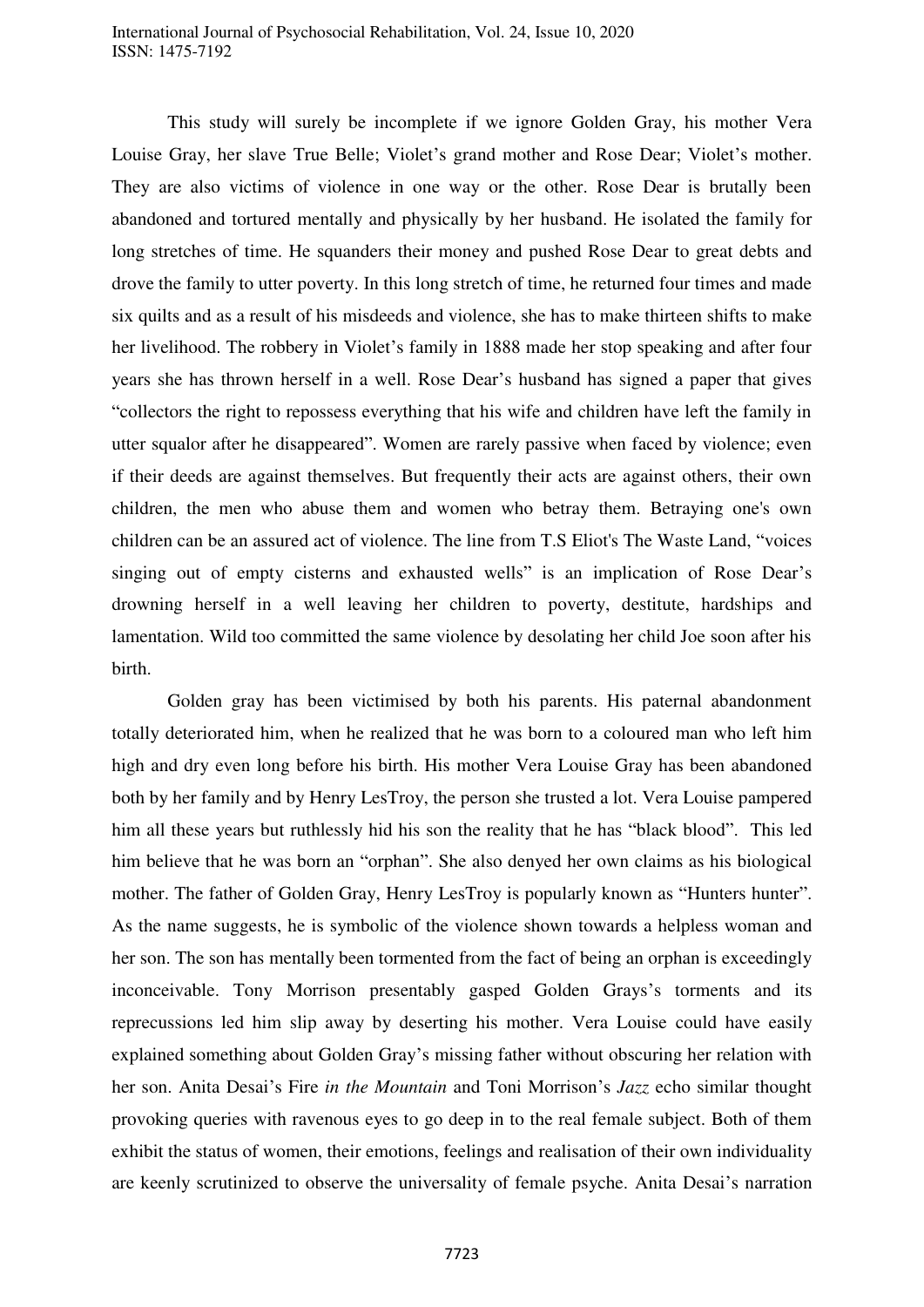#### International Journal of Psychosocial Rehabilitation, Vol. 24, Issue 10, 2020 ISSN: 1475-7192

"It was all a lie. He had lied to Raka, lied about everything. Her father had never been to Tibet..... Nor had her husband loved and cherished her and kept her like a queen - he had only done enough to keep her quiet while he carried on a life long affair with Miss David". This passage is apt and significant when considering the life and living in Toni Morrison's *Jazz*. The collective violence against almost all the characters mirrors their self on Anita Desai's fictional piece. The indication of the fathers of Golden Gray, Joe Trace and Violet who betrayed their families and never returned home is similar to the situation in *Fire on the Mountain*. Alike Raka, Golden Gray had also been "lied about everything" especially about his ancestry. Neither Alice Manfred nor Rose Dear had been "loved and cherished" by their husbands. Joe Trace also failed to protect his wife Violet "like a queen".

The dark lady named "wild" is the mother of Joe Trace. As her name signifies, she is wild by nature and her darkness signifies that she has brutally been attacked and abandoned by some "bloody minded" men. Both Golden Gray and Joe Trace were born father less and illegitimate. The narrator suggests that Joe Trace has been born out of rape and Golden Gray out of love but later proved to be fake. But Vera Louise's upper class white attitude is evident when she says "he is golden, completely golden". Lindsey Collen, the Mauritian novelist in The *Rape of Sita* presents a strong woman with great leadership qualities remembers her own history and her experience as a rape victim. It symbolses the collective feelings of the suppressed community including violations and colonization. The effectiveness of revenge is questioned by Collen where Sita considers killing the rapist but wonders "would it end rape", "would the murder help anything or anyone at all? Will it even help me? Would it help woman kind?".Collen's protagonist Sita is revengeful to kill the rapist. It can be jointly read with Toni Morrison's character Wild in *Jazz*. When she is first picturised in the novel her face and body is smeared with thick blood, which adds beastness to the very dark skinned lady. Her very appearance suggests that she had either been raped brutally or murdered the rapist who seduced her. Out of her revenge for the rapist, she bites Henry LesTroy's arm as he helps her to deliver her child. The birth of Joe reminds her of the pathetic memory of she being raped and helplessly out of mental agony goes to the extent of hurting Henry LesTroy.

## **CONCLUSION**

 This study penetrates deep when justifying Violet, Alice Manfred, Rose Dear, Trace Bell and Vera Louise. They are all victims of violence as a part of ignorance dejection, abandonment, betrayal and cheating by husbands, lover and parents. It is through Vera Louise, Tony Morrison fact fully asserts that whoever it may be the pain of dejection and being victimised by violence is the same; whether Blacks or Whites the "pain remains sill".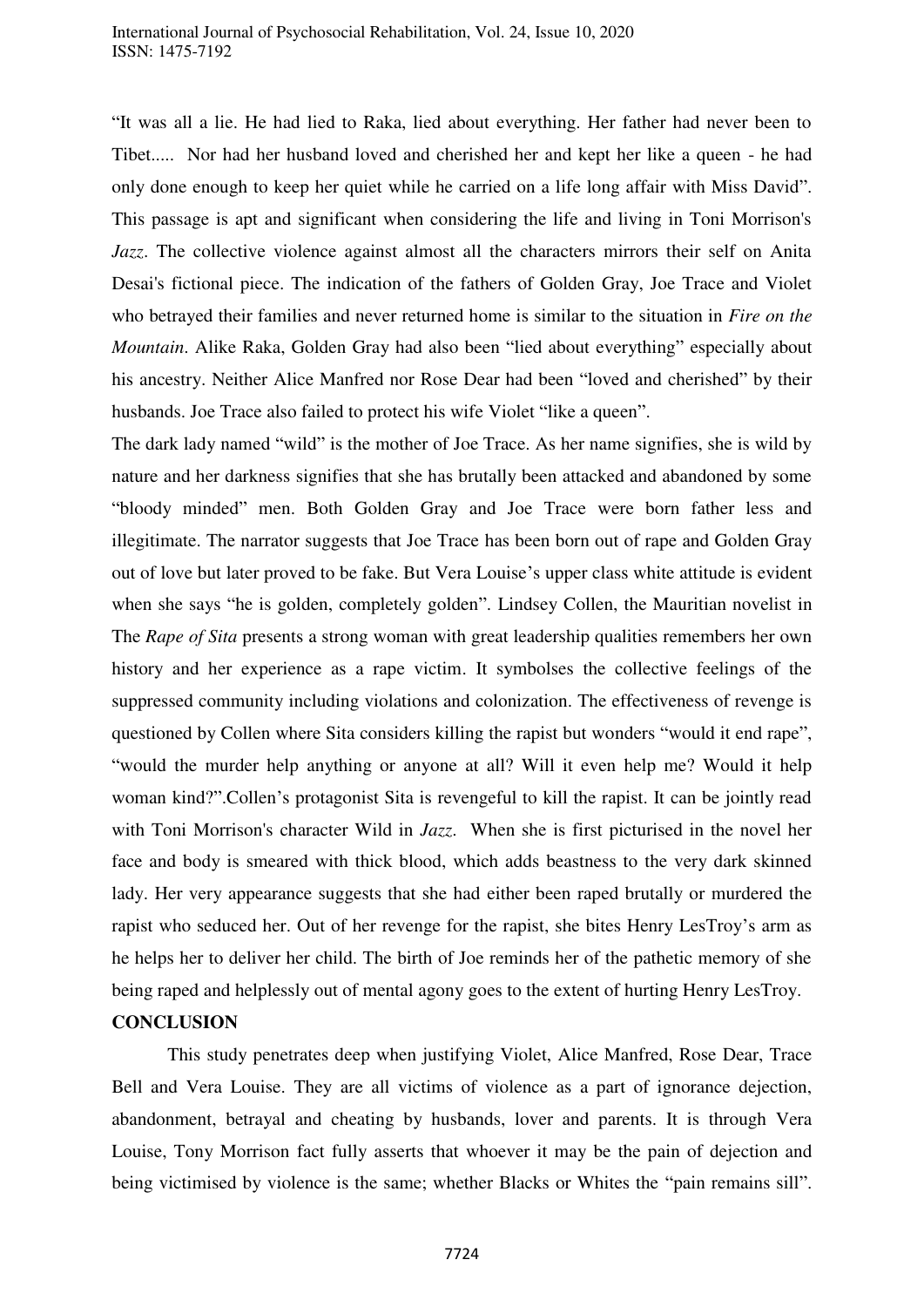The attitude, emptiness, sufferings and brutality experienced by all characters including Alice, Dorcas Violet, Vera Louise, the nameless dark lady is expressed through Vera Louise's mother who is "so full of repulsion the daughter could taste the sour saliva, gathering under her mother's tongue, filling the insides of her cheeks". *Jazz* from the very beginning to the end displays indications of Violence through each and every characters and through the author's recurring use of words like "terrible" "nasty" "bloody minded" "violence" "tormenting" "harm" "evil" "aggression" etc.

 Each and every synonyms of violence is purposefully included so as to express that human beings are "very busy being original, complicated and changeable" and it is the solitude that matters in arising tretchery, arrogance, wicked deeds of rivalry and finally as the nameless narrator suggests one would kill the others but violence is not raised as a part of human nature. If one don't know how to be defensive and welcoming at the same time, that person can end up out of control or controlled by some external forces. Eliot's voice, "I had not thought death had undone so many" is very much appropriative to Toni Morrison's *Jazz* and is clearly an indication of violent deaths in *Jazz.* 

## **Works Cited**

Brown, Caroline. "Golden Gray and the Talking Book Identity as a site of Artful

Construction in Toni Morrison's Jazz". African American Review, volume 36: 4, 2002.

Cousins, Helen, Rachel "Conjugal wrongs: gender violence in African women's

Literature". University of Brimingham 2001.

Collen, Lindsey. "Rape of Sita". Feminist press at the city University of New York,

Reprint edition (1), September 2002.

Desai, Anita. "Fire on the Mountain". London: Vintage, 1999.

Eliot, T.S. "Selected Poems" London. Faber and Faber, 1986.

Hadrack, Richard. "A Music seeking its words: Double –Timing and Double-

Consciousness in Toni Morrison's Jazz". Callaloo 18.2, 1995.

Kendler, Stephen. "Domestic violence in the Haslem Renaissance: Remarking the Record

in Nella Larsen's passing and Toni Morrison's Jazz" Vol 38:1, 2004.

Morrison, Toni. "Jazz". New York: Plume, 1992.

Plato. "Plato's Phaedrus". Cambridge University Press.

Pice, Nicholas, F. "Trading Meanings: The Breath of Music in Toni Morrison's Jazz".

Connotations 7.3, 1997/98: 372-98.

Pice, Nicholas, F. "Jazz: Chiba Review". 19/20, 1998: 25-55.

Sivalakshmi, B. "Multifaceted Love as Reflected in Toni Morrison's Love and Jazz".